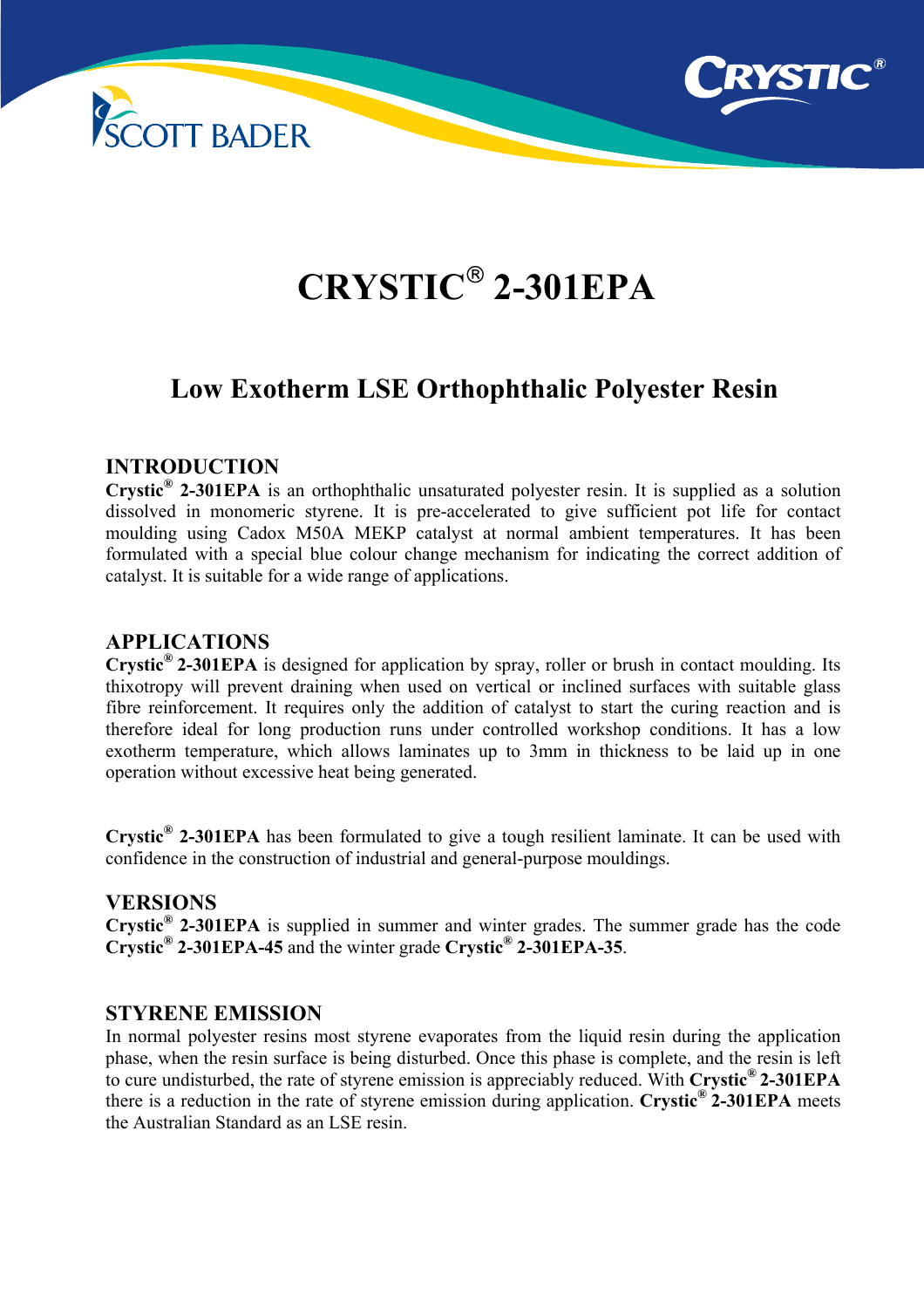# **FORMULATION**

**Crystic® 2-301EPA** is formulated for room temperature curing applications. It requires only addition of the correct amount of catalyst to start the curing reaction. The recommended formulation is given in Table 1.

**Table 1:** Formulations for room temperature curing of **Crystic® 2-301EPA.** 

| Component                        | Parts by weight |  |  |
|----------------------------------|-----------------|--|--|
| $Crystic^{\circledR}$ 2-301EPA   | 100             |  |  |
| Cadox M50A or L50A MEKP Catalyst | $1.0 - 3.0$     |  |  |

The catalyst must be mixed thoroughly into the resin shortly before use. Curing should not be carried out at temperatures below 15°C. The resin must be allowed to attain workshop temperature (15-30°C) before being formulated for use.

**Crystic® 2-301EPA** has a chemical blue colour change mechanism to indicate to operators that the catalyst has been incorporated into the resin. Table 2 shows how the colour changes with time.

**Table 2:** Catalyst colour indicator operation time for **Crystic® 2-301EPA.** 

| Time after catalyst addition | Colour |
|------------------------------|--------|
| 0 minutes                    | Blue   |
| 1-5 minutes                  | Green  |
| $10-15$ minutes              | Pink   |

#### **Pot Life**

The temperature and the amount of MEKP catalyst control the gel time and hence the pot life of the resin.

**Crystic 2-301EPA** is formulated for use between 15°C and 30°C. It is recommended that workshop temperatures be maintained within this range.

MEKP catalyst should not be used at levels below 1% or above 3% with **Crystic<sup>®</sup> 2-301EPA.** At higher operating temperatures, use a slower MEKP catalyst, such as Cadox L50A, to give a longer gel time.

At lower operating temperatures, do not use Cadox M50A at levels higher than 3% as that will not speed up the geltime appreciably or result in a faster cure; in fact it can further retard the cure. Rather warm up the resin and working area so that it is above 15°C.

**Crystic 2-301EPA** is available in different gel time versions. Please contact us to determine the best version for your application.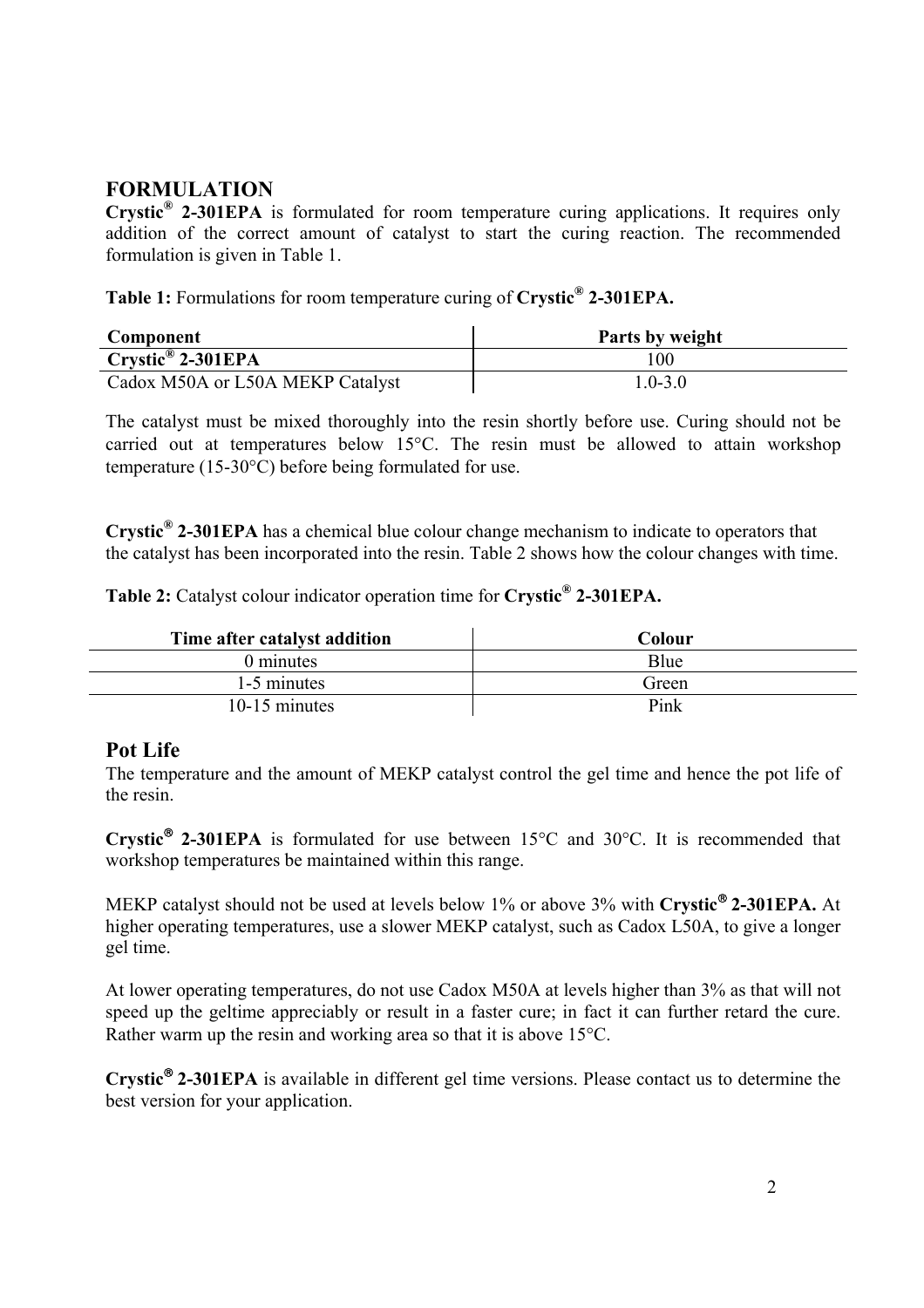# **PIGMENTS AND FILLERS**

**Crystic<sup>®</sup> 2-301EPA** may be pigmented with up to 5 percent of pigment paste, although lesser amounts are normally sufficient in a laminating resin. Pigment pastes and fillers should be used with caution, as they are likely to have a significant effect on the storage stability, geltime and cure of the resin system, and the physical strength properties of the final product.

# **POSTCURING**

For most applications, where the moulded product will be used at ambient temperatures, satisfactory laminates can be produced without post curing at elevated temperatures, provided workshop temperatures are not below 15°C. For more critical applications, where optimum properties are required, or where the service temperature of the moulding will be above ambient temperature, post curing at elevated temperature is recommended.

The optimum elevated temperature post cure for Crystic® 2-301EPA is 80°C. After release from the mould, laminates should be allowed to mature for 24 hours at a workshop temperature of not less than 15°C before being post cured. Place the part in an oven, suitably supported to prevent warping, and increase the temperature from ambient to 80 °C in 10 °C stages. Leave the moulding at 80°C for three hours, and then switch the oven off. Allow the moulding to cool slowly in the oven. Post curing is most effective if it is carried out immediately after the 24-hour maturing period.

# **LIQUID PROPERTIES**

The most important typical liquid properties of **Crystic 2-301EPA** are given in Table 3.

|                                                                     |               | <b>Nominal value</b>                    |                             |
|---------------------------------------------------------------------|---------------|-----------------------------------------|-----------------------------|
| <b>Property</b>                                                     | Units         | $C$ rystic <sup>®</sup> 2-<br>301EPA-35 | $C$ rystic® 2-<br>301EPA-45 |
| Viscosity at 25 $^{\circ}$ C: Brookfield LVT sp.2 $\omega$<br>3rpm  | mPa.s         | 2500                                    | 2500                        |
| Viscosity at 25 $^{\circ}$ C: ICI Cone & Plate, 4500s <sup>-1</sup> | dPa.s         | 2.2                                     | 2.2                         |
| Geltime with 1% Cadox M50A at 25°C                                  | minutes       | 35                                      | 45                          |
| Specific Gravity at 25 <sup>o</sup> C                               |               | 1.08                                    | 1.08                        |
| Acid Value                                                          | mgKOH/g       | 22.2                                    | 22.2                        |
| <b>Volatile Content</b>                                             | $\frac{0}{0}$ | 40                                      | 40                          |
| Colour                                                              | visual        | Bluish, cloudy                          | Bluish, cloudy              |
| Stability in the dark at $25^{\circ}$ C                             | months        |                                         |                             |

**Table 3:** Typical liquid properties of **Crystic 2-301EPA.**